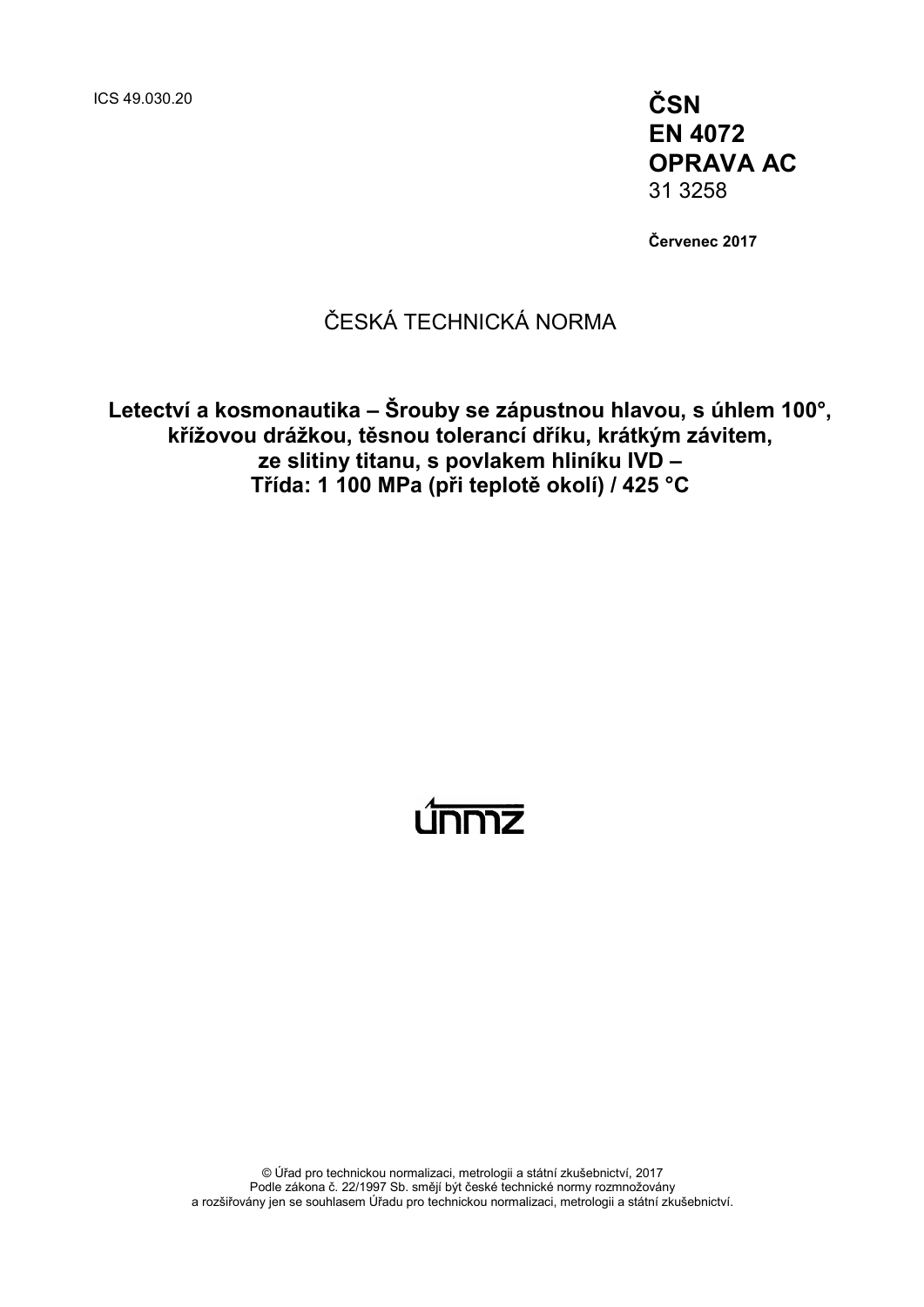# EUROPEAN STANDARD NORME EUROPÉENNE EUROPÄISCHE NORM

# **EN 4072:2016/AC**

 January 2017 Janvier 2017 Januar 2017

**ICS** 49.030.20

English version Version Française Deutsche Fassung

 Aerospace series - Screws, 100° countersunk normal head, offset cruciform recess, close tolerance shank, short thread in titanium alloy, aluminium IVD coated - Classification: 1 100 MPa (at ambient temperature) / 425 °C

Série aérospatiale - Vis à tête fraisée 100° normale, à empreinte cruciforme déportée, fût à tolérance serrée, filetage court, en alliage de titane, revêtues aluminium IVD - Classification: 1 100 MPa (à température ambiente) /425 °C

 Luft- und Raumfahrt - 100° Senkschrauben mit Flügelkreuzschlitz, kurzes Gewinde, aus Titanlegierung, Aluminium IVD beschichtet - Klasse: 1 100 Mpa (bei Raumtemperatur) / 425 °C

This corrigendum becomes effective on 18 January 2017 for incorporation in the official English version of the EN.

Ce corrigendum prendra effet le 18 janvier 2017 pour incorporation dans la version anglaise officielle de la EN.

Die Berichtigung tritt am 18. Januar 2017 zur Einarbeitung in die offizielle Englische Fassung der EN in Kraft.



EUROPEAN COMMITTEE FOR STANDARDIZATION COMITÉ EUROPÉEN DE NORMALISATION EUROPÄISCHES KOMITEE FÜR NORMUNG

#### **CEN-CENELEC Management Centre: Avenue Marnix 17, B-1000 Brussels**

© 2017 CEN All rights of exploitation in any form and by any means reserved worldwide for CEN national Members. Tous droits d'exploitation sous quelque forme et de quelque manière que ce soit réservés dans le monde entier aux membres nationaux du CEN. Alle Rechte der Verwertung, gleich in welcher Form und in welchem Verfahren, sind weltweit den nationalen Mitgliedern von CEN vorbehalten.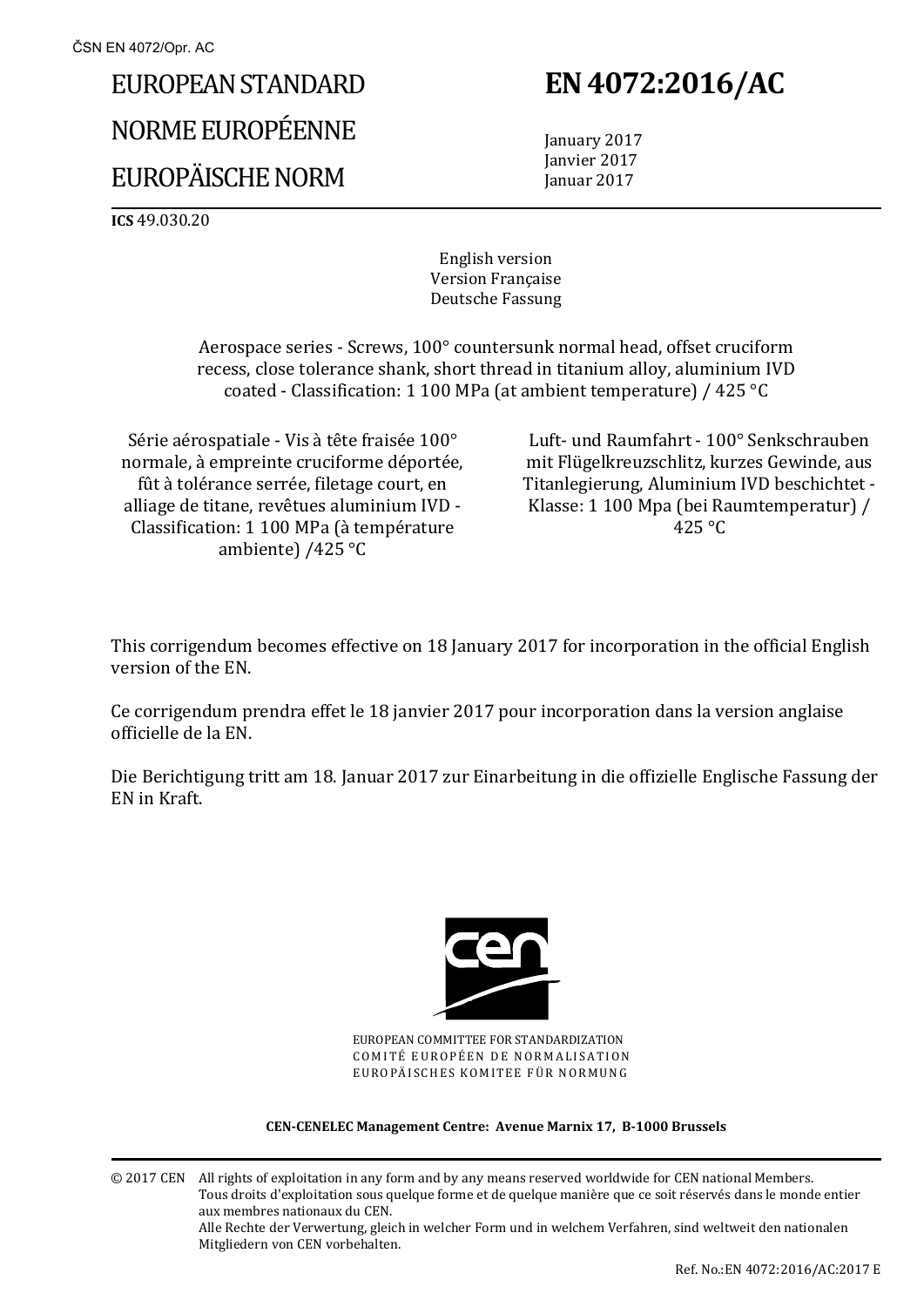### **EN 4072:2016/AC:2017 (E)**

### **1 Modification to Clause 4, Designation**

*Replace the figure with the following one:* "

|                              | <b>Description block</b>                         | <b>Identity block</b> |  |
|------------------------------|--------------------------------------------------|-----------------------|--|
|                              | <b>SCREW</b>                                     | EN4072 D 050 040 A E  |  |
|                              | Number of this standard ————————————————————     |                       |  |
|                              | Hole code (see Table 2) ————————————————————     |                       |  |
|                              | Diameter code (see Table 1) ———————————————————— |                       |  |
|                              | Length code (see Table 1) $\longrightarrow$      |                       |  |
| Drive code (see Table 3) —   |                                                  |                       |  |
| Lubrication code (see 3.4) — |                                                  |                       |  |

 $\mathbf{u}$